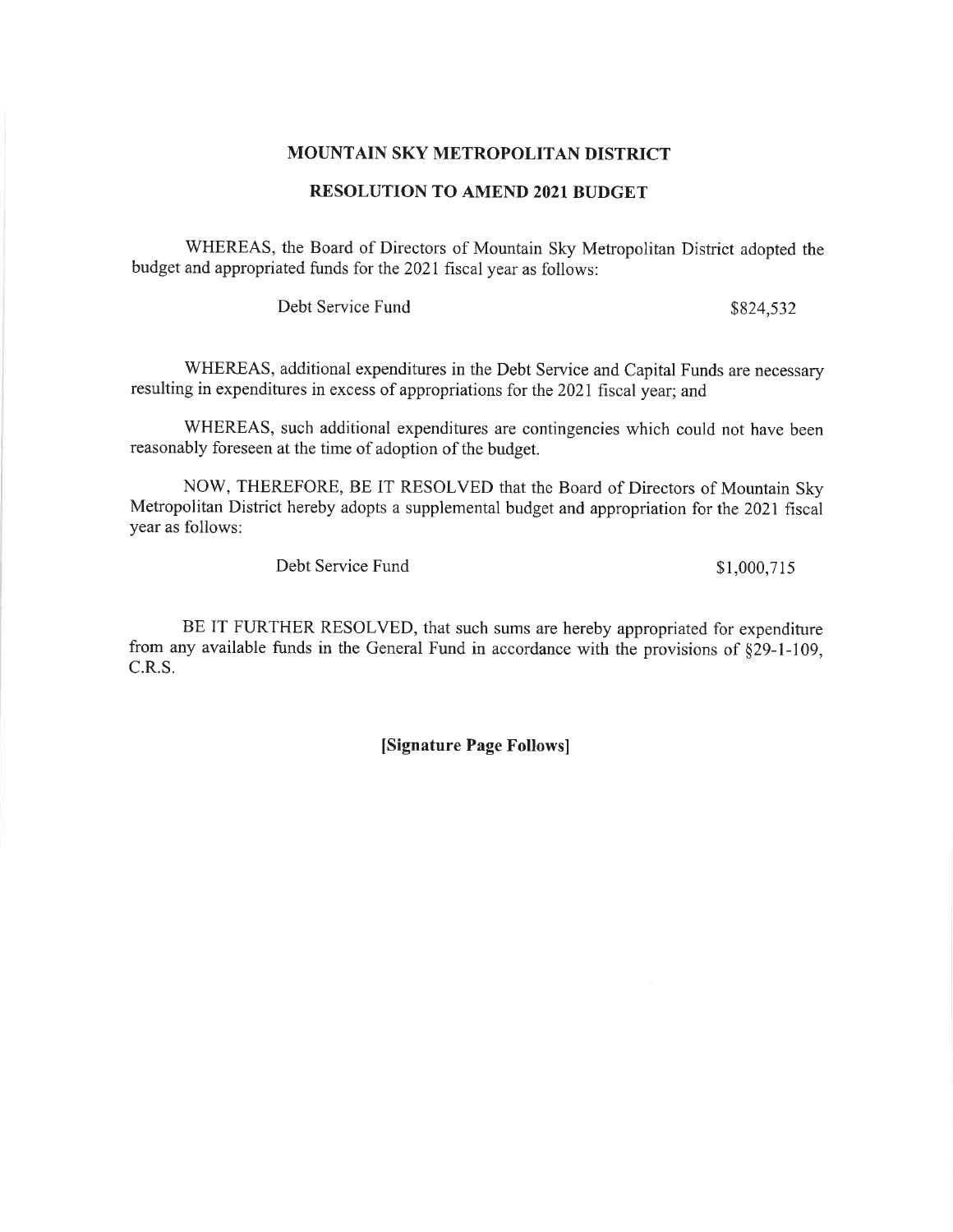Dated this 1<sup>st</sup> day of December, 2021.

# MOUNTAIN SKY METROPOLITAN DISTRICT

By: Gene Osborne, President

Attest:

WA

Kimberly Herman, Secretary

Mountain Sky Mctropolitan District<br>2021 Budget Amendment<br>Page 2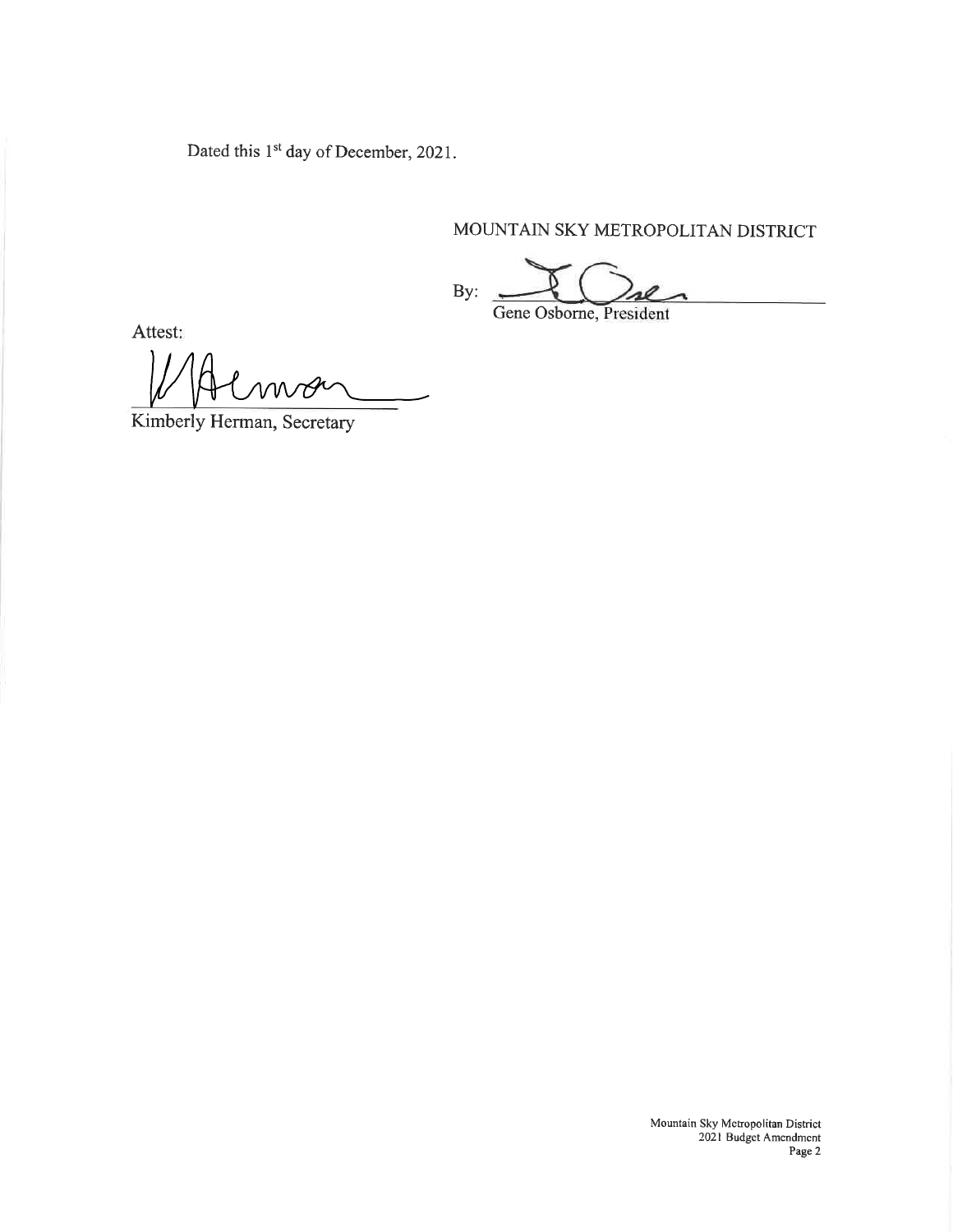| Mountain Sky Metropolitan District                           |                     |                                       | <b>TOTAL</b>             |                          |                          |                           |                        |  |  |
|--------------------------------------------------------------|---------------------|---------------------------------------|--------------------------|--------------------------|--------------------------|---------------------------|------------------------|--|--|
| <b>Statement of Net Position</b>                             |                     | Debt Service Fund- Debt Service Fund- |                          |                          | <b>OPERATING</b>         | <b>Fixed Assets &amp;</b> |                        |  |  |
| October 31, 2021                                             | <b>General Fund</b> | Bonds                                 | Notes                    | <b>Capital Fund</b>      | <b>FUNDS</b>             | LTD                       | <b>TOTAL ALL FUNDS</b> |  |  |
| <b>ASSETS</b>                                                |                     |                                       |                          |                          |                          |                           |                        |  |  |
| CASH                                                         |                     |                                       |                          |                          |                          |                           |                        |  |  |
| Vectra Bank Checking                                         | 95,606              |                                       |                          |                          | 95,606                   |                           | 95,606                 |  |  |
| Bond Account - Series 2020A                                  |                     | 283,252                               |                          |                          | 283,252                  |                           | 283,252                |  |  |
| Debt Service Reserve - Series 2020A                          |                     | 313,305                               |                          |                          | 313,305                  |                           | 313,305                |  |  |
| Bond Account - Series 2020B                                  |                     |                                       |                          |                          |                          |                           |                        |  |  |
| Project Account - Series 2020A                               |                     |                                       |                          |                          |                          |                           |                        |  |  |
| Project Account - Series 2020B                               |                     |                                       |                          |                          |                          |                           |                        |  |  |
| Investment In Pooled Cash                                    | (19, 391)           | 12,147                                | 11                       | 7,234                    |                          |                           |                        |  |  |
| <b>TOTAL CASH</b>                                            | 76,215              | 608,703                               | 11                       | 7,234                    | 692,162                  |                           | 692,162                |  |  |
| <b>OTHER CURRENT ASSETS</b>                                  |                     |                                       |                          |                          |                          |                           |                        |  |  |
| <b>Prepaid Expenses</b>                                      | 2,280               |                                       |                          |                          | 2,280                    |                           | 2,280                  |  |  |
| Due From County Treasurer                                    |                     |                                       |                          |                          | $\overline{\phantom{a}}$ |                           |                        |  |  |
| Property Taxes Receivable                                    | 19                  |                                       | 91                       |                          | 110                      |                           | 110                    |  |  |
| Accounts Receivable-Developer                                |                     |                                       |                          |                          | $\overline{a}$           |                           |                        |  |  |
| TOTAL OTHER CURRENT ASSETS                                   | 2,299               | $\tilde{\phantom{a}}$                 | 91                       | $\tilde{\phantom{a}}$    | 2,390                    | $\blacksquare$            | 2,390                  |  |  |
| <b>FIXED ASSETS</b>                                          |                     |                                       |                          |                          |                          |                           |                        |  |  |
| <b>Capital Assets</b>                                        |                     |                                       |                          |                          |                          | 85,052                    | 85,052                 |  |  |
| <b>Accumulated Depreciation</b>                              |                     |                                       |                          |                          |                          |                           |                        |  |  |
| <b>TOTAL FIXED ASSETS</b>                                    |                     | Ĭ.                                    | $\overline{\phantom{a}}$ | $\overline{a}$           |                          | 85,052                    | 85,052                 |  |  |
| <b>TOTAL ASSETS</b>                                          | 78,514              | 608,703                               | 102                      | 7,234                    | 694,552                  | 85,052                    | 779,604                |  |  |
| LIABILITIES & DEFERRED INFLOWS<br><b>CURRENT LIABILITIES</b> |                     |                                       |                          |                          |                          |                           |                        |  |  |
| <b>Accounts Payable</b><br>Retainage Payable                 | 6,783               |                                       |                          | 5,794                    | 6,783<br>5,794           |                           | 6,783<br>5,794         |  |  |
| TOTAL CURRENT LIABILITIES                                    | 6,783               | $\blacksquare$                        | $\frac{1}{2}$            | 5,794                    | 12,577                   | $\overline{\phantom{a}}$  | 12,577                 |  |  |
| <b>DEFERRED INFLOWS</b>                                      |                     |                                       |                          |                          |                          |                           |                        |  |  |
| Deferred Property Taxes                                      | 19                  |                                       | 91                       |                          | 110                      |                           | 110                    |  |  |
| <b>TOTAL DEFERRED INFLOWS</b>                                | 19                  | $\overline{\phantom{a}}$              | 91                       | $\overline{\phantom{a}}$ | 110                      | $\overline{\phantom{a}}$  | 110                    |  |  |
| <b>LONG-TERM LIABILITIES</b>                                 |                     |                                       |                          |                          |                          |                           |                        |  |  |
| Developer Payable- Operations Note                           |                     |                                       |                          |                          |                          |                           |                        |  |  |
| Developer Payable- Capital Note                              |                     |                                       |                          |                          |                          | 722,547                   | 722,547                |  |  |
| <b>Accrued Interest- Operations Note</b>                     |                     |                                       |                          |                          |                          |                           |                        |  |  |
| Accrued Interest- Capital                                    |                     |                                       |                          |                          |                          |                           |                        |  |  |
| Bonds Payable - Series 2020A                                 |                     |                                       |                          |                          |                          | 3,925,000                 | 3,925,000              |  |  |
| Bonds Payable - Series 2020B                                 |                     |                                       |                          |                          |                          | 937,000                   | 937,000                |  |  |
| Accrued Interest-Series 2020A                                |                     |                                       |                          |                          |                          | 16,354                    | 16,354                 |  |  |
| Accrued Interest-Series 2020B                                |                     |                                       |                          |                          |                          | 62,912                    | 62,912                 |  |  |
| Bond Premium-Net of Amortization                             |                     |                                       |                          |                          |                          | 126,388                   | 126,388                |  |  |
| TOTAL LONG-TERM LIABILITIES                                  |                     | $\overline{\phantom{a}}$              |                          |                          | $\overline{\phantom{a}}$ | 5,790,202                 | 5,790,202              |  |  |
| TOTAL LIAB & DEF INFLOWS                                     | 6,802               | $\overline{\phantom{a}}$              | 91                       | 5,794                    | 12,687                   | 5,790,202                 | 5,802,889              |  |  |
| <b>NET POSITION</b>                                          |                     |                                       |                          |                          |                          |                           |                        |  |  |
| Net Investment in Capital Assets                             |                     |                                       |                          |                          |                          | 85,052                    | 85,052                 |  |  |
| Amount to be Provided for Debt                               |                     |                                       |                          |                          | $\overline{\phantom{a}}$ | (5,790,202)               | (5,790,202)            |  |  |
| <b>Fund Balance- Restricted</b>                              | 2,700               | 608,703                               | 11                       | 1,439                    | 612,853                  |                           | 612,853                |  |  |
| Fund Balance- Assigned                                       | 68,384              |                                       |                          |                          | 68,384                   |                           | 68,384                 |  |  |
| Fund Balance- Unassigned                                     | 627                 |                                       |                          |                          | 627                      |                           | 627                    |  |  |
| TOTAL NET POSITION                                           | 71,712              | 608,703                               | 11                       | 1,439                    | 681,865                  | (5,705,150)               | (5,023,285)            |  |  |
|                                                              | $\equiv$            | $\equiv$                              | $\equiv$                 | $\equiv$                 | $\equiv$                 | $\equiv$                  | $\equiv$               |  |  |

**No assurance is provided on these financial statements;**

**substantially all disclosures required by GAAP omitted. Page 1**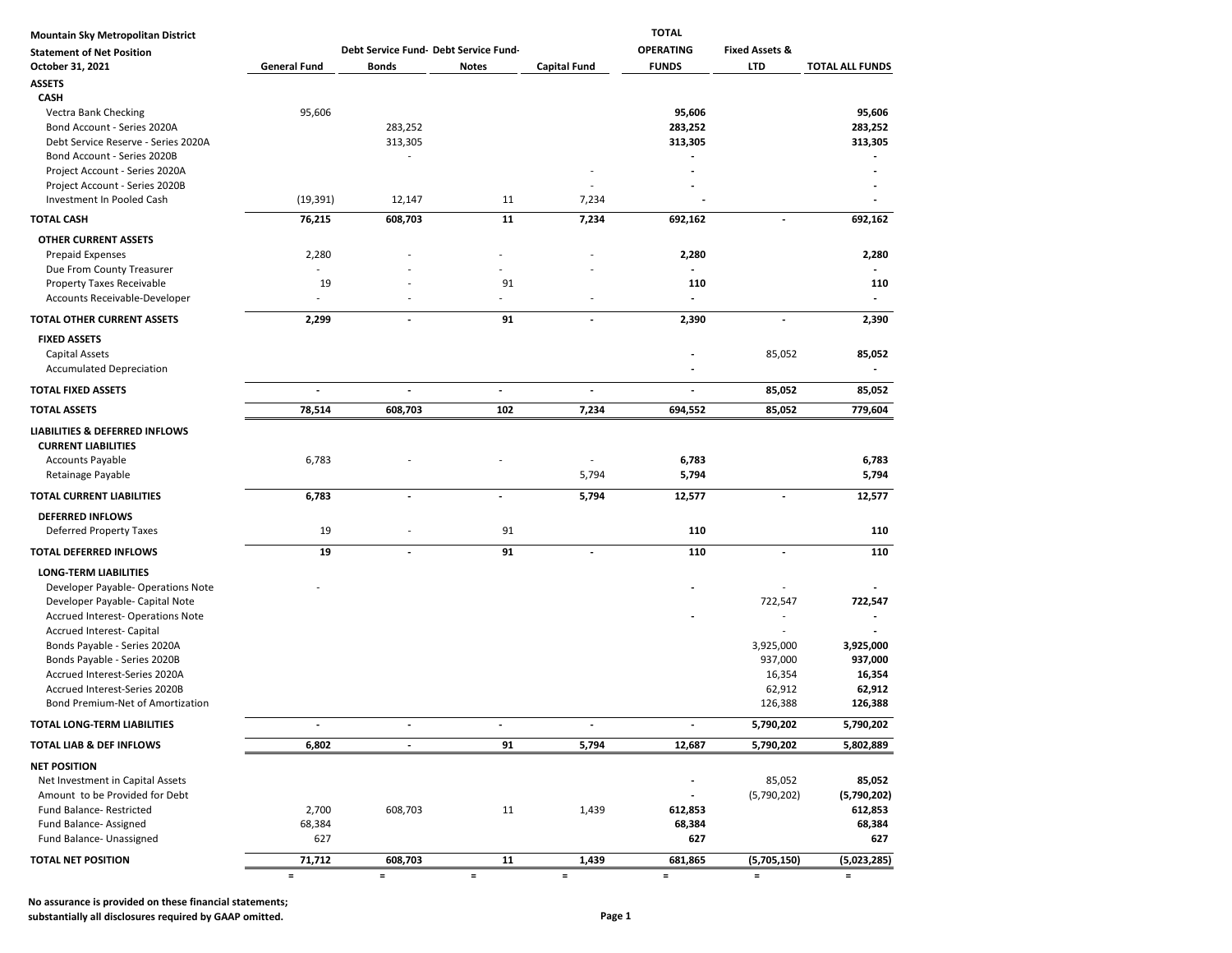|                                                 | 2020       | 2021                     | 2021          |            | <b>YTD Thru</b> | <b>YTD Thru</b>          | Variance       | 2022          |                                  |
|-------------------------------------------------|------------|--------------------------|---------------|------------|-----------------|--------------------------|----------------|---------------|----------------------------------|
|                                                 | Audited    | Adopted                  | Amended       | 2021       | 10/31/21        | 10/31/21                 | Favorable      | Adopted       |                                  |
|                                                 | Actual     | <b>Budget</b>            | <b>Budget</b> | Forecast   | Actual          | <b>Budget</b>            | (Unfavor)      | <b>Budget</b> | <b>Notes/Assumptions</b>         |
| <b>Property Tax Summary</b>                     |            |                          |               |            |                 |                          |                |               |                                  |
| <b>Assessed Valuation</b>                       |            |                          |               |            |                 |                          |                |               |                                  |
| Oil & Gas                                       | 32,780,820 | 11,440,700               | 11,440,700    | 11,440,700 |                 |                          |                | 3,792,960     | <b>Final Valuation</b>           |
| Residential                                     |            |                          |               |            |                 |                          |                | 26,960        | <b>Final Valuation</b>           |
| Vacant Land, State Assd, Personal Ppty, Other   | 31,570     | 36,660                   | 36,660        | 36,660     |                 |                          |                | 489,250       | <b>Final Valuation</b>           |
| <b>Total Assessed Valuation</b>                 | 32,812,390 | 11,477,360               | 11,477,360    | 11,477,360 |                 |                          |                | 4,309,170     |                                  |
| Mill Levy - Operations                          | 10.000     | 10.000                   | 10.000        | 10.000     |                 |                          |                | 10.007        | 10 Mills Gallagherized           |
| Mill Levy - Debt                                | 50.000     | 50.000                   | 50.000        | 50.000     |                 |                          |                | 50.035        | 50 Mills Gallagherized           |
| <b>Total Mill Levy</b>                          | 60.000     | 60.000                   | 60.000        | 60.000     |                 |                          |                | 60.042        |                                  |
| Property Tax Revenue - Operations               | 328,124    | 114,774                  | 114,774       | 114,774    |                 |                          |                | 43,122        | All AV $*$ Mill Levy / 1,000     |
| Property Tax Revenue - Debt Service- 2020 Bonds |            | 1,833                    | 1,833         | 1,833      |                 |                          |                | 25,829        | Non O&G AV $*$ Mill Levy / 1,000 |
| Property Tax Revenue - Debt Service- Notes      | 1,640,620  | 572,035                  | 572,035       | 572,035    |                 |                          |                | 189,781       | O&G AV $*$ Mill Levy / 1,000     |
| <b>Total Property Taxes</b>                     | 1,968,743  | 688,642                  | 688,642       | 688.642    |                 |                          |                | 258,731       |                                  |
|                                                 | $=$        | $=$                      | $=$           | $=$        |                 |                          |                | $=$           |                                  |
| <b>GENERAL FUND</b>                             |            |                          |               |            |                 |                          |                |               |                                  |
| <b>REVENUE</b>                                  |            |                          |               |            |                 |                          |                |               |                                  |
| Property taxes                                  | 328,124    | 114,774                  | 114,774       | 114,774    | 114,755         | 114,774                  | (18)           | 43,122        | All AV $*$ Mill Levy / 1,000     |
| Specific ownership taxes                        | 15,575     | 5,100                    | 5,100         | 5,100      | 4,333           | 3,825                    | 508            | 1,940         | 4.5% of Property Taxes           |
| Design Review Fees                              |            |                          |               |            |                 |                          |                |               |                                  |
| Interest income                                 | 577        | $\overline{\phantom{a}}$ |               |            | $\theta$        | $\overline{\phantom{a}}$ | $\overline{0}$ |               |                                  |
| Other income                                    | 325        | $\overline{\phantom{a}}$ |               |            |                 | $\overline{\phantom{0}}$ |                |               |                                  |
| <b>TOTAL REVENUE</b>                            | 344,600    | 119,874                  | 119,874       | 119,874    | 119,088         | 118,599                  | 490            | 45,062        |                                  |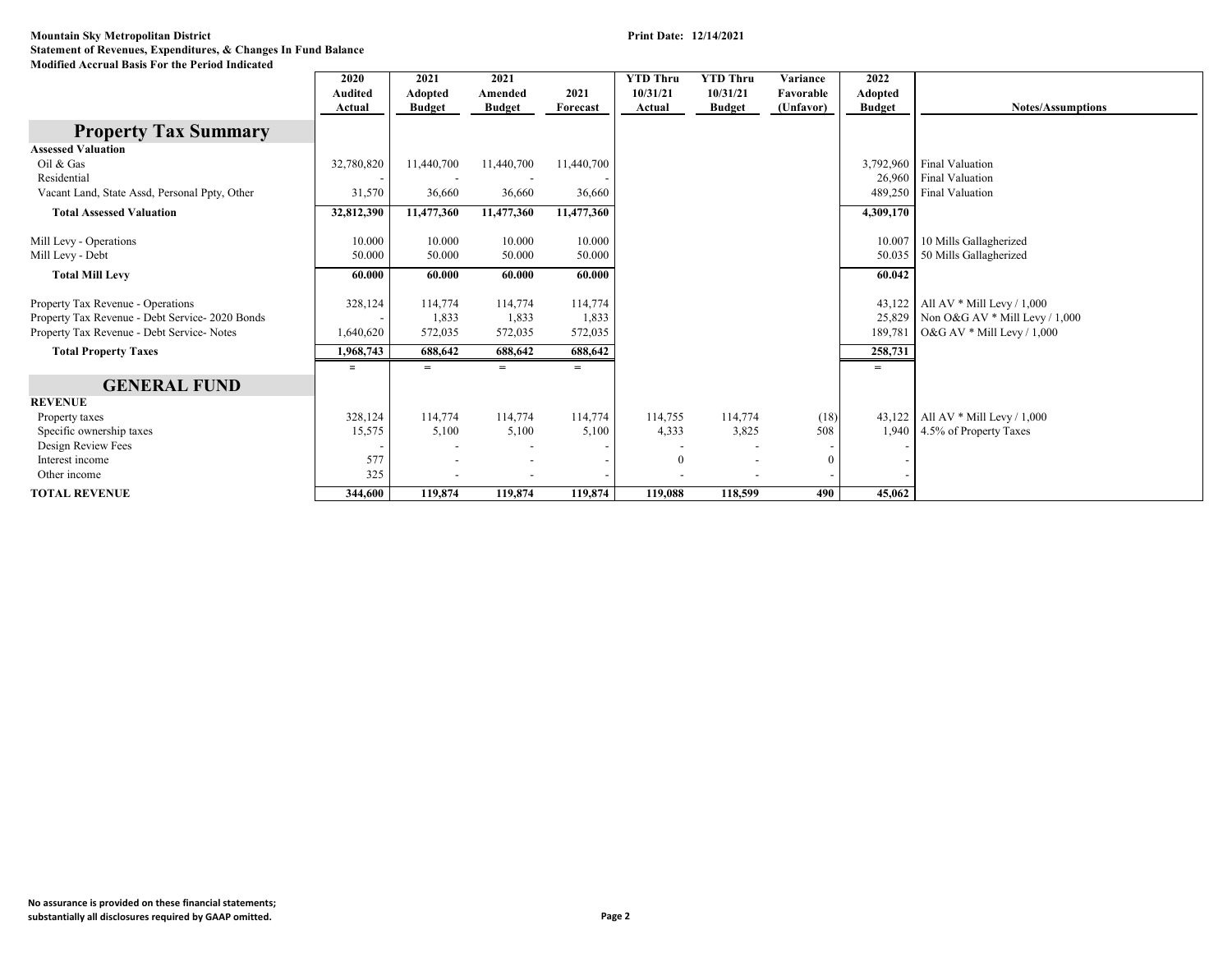|                                            | 2020<br><b>Audited</b><br>Actual | 2021<br><b>Adopted</b><br><b>Budget</b> | 2021<br>Amended<br><b>Budget</b> | 2021<br>Forecast | <b>YTD Thru</b><br>10/31/21<br>Actual | <b>YTD Thru</b><br>10/31/21<br><b>Budget</b> | Variance<br>Favorable<br>(Unfavor) | 2022<br>Adopted<br><b>Budget</b> | <b>Notes/Assumptions</b>   |
|--------------------------------------------|----------------------------------|-----------------------------------------|----------------------------------|------------------|---------------------------------------|----------------------------------------------|------------------------------------|----------------------------------|----------------------------|
| <b>GENERAL FUND (Continued)</b>            |                                  |                                         |                                  |                  |                                       |                                              |                                    |                                  |                            |
| <b>EXPENDITURES</b>                        |                                  |                                         |                                  |                  |                                       |                                              |                                    |                                  |                            |
| Administration                             |                                  |                                         |                                  |                  |                                       |                                              |                                    |                                  |                            |
| Accounting & Administration                | 50,245                           | 35,000                                  | 35,000                           | 40,000           | 32,594                                | 29,750                                       | (2,844)                            | 42,000                           | Based on 2021 Forecast     |
| Audit                                      |                                  | 7,000                                   | 7,000                            | 5,800            | 5,800                                 | 7,000                                        | 1,200                              | 6,100                            | Based on 2021 Forecast     |
| Legal                                      | 64,707                           | 30,000                                  | 30,000                           | 26,000           | 21,563                                | 25,000                                       | 3,437                              | 29,000                           | Based on 2021 Forecast     |
| Bank Fees, Supplies, Misc Other            | 840                              | 1,250                                   | 1,250                            | 1,250            | 953                                   | 1,042                                        | 89                                 | 1,250                            | Bank fees, Bill.com, Other |
| Treasurer's fees                           | 4,930                            | 1,722                                   | 1,722                            | 1,722            | 1,721                                 | 1,722                                        |                                    | 647                              | 1.5% of Taxes Levied       |
| Election                                   | 1,076                            | $\overline{a}$                          |                                  |                  |                                       |                                              |                                    | 3,500                            | Assumed Cancelled          |
| Dues and subscriptions                     | 825                              | 1,000                                   | 1,000                            | 385              | 385                                   | 1,000                                        | 615                                | 500                              | SDA dues                   |
| Insurance & Bonds                          | 2,134                            | 2,250                                   | 2,250                            | 2,407            | 2,407                                 | 2,250                                        | (157)                              | 2,650                            | Liability, D&O, Other      |
| Website                                    |                                  | 800                                     | 800                              | 800              | 748                                   | 667                                          | (81)                               | 800                              | Maintenance Costs          |
| Organizational Costs                       |                                  |                                         |                                  |                  |                                       |                                              |                                    |                                  |                            |
| Contingency                                |                                  | 15,000                                  | 15,000                           | 2,500            | $\overline{\phantom{a}}$              | 12,500                                       | 12,500                             | 15,000                           | For unforeseen needs       |
| <b>Total Administration</b>                | 124,757                          | 94,022                                  | 94,022                           | 80,863           | 66,171                                | 80,930                                       | 14,759                             | 101,447                          |                            |
| <b>Operations and Maintenance</b>          |                                  |                                         |                                  |                  |                                       |                                              |                                    |                                  |                            |
| Management/ DRB/ Covenant Enforcement      |                                  | 10,000                                  | 10,000                           | 2,750            | 1,939                                 | 6,000                                        | 4,061                              | 6,000                            | Increased activity         |
| Native Grass Mowing                        |                                  | 7,500                                   | 7,500                            | 2,000            | 2,000                                 | 7,500                                        | 5,500                              | 2,500                            | Based on 2021 Forecast     |
| Common Area & Park Maintenance             |                                  | 6,000                                   | 6,000                            |                  |                                       | 3,600                                        | 3,600                              | 7,000                            | Common Areas               |
| Irrigation Repair and Maintenance          |                                  | 1,000                                   | 1,000                            |                  |                                       | 1,000                                        | 1,000                              | 1,000                            | Common Areas               |
| Snow Removal                               |                                  | 1,000                                   | 1,000                            | 1,000            |                                       |                                              |                                    | 2,000                            | Common Areas               |
| Utilities - Water                          |                                  | 7,500                                   | 7.500                            | 1,000            |                                       | 4,500                                        | 4,500                              | 7,500                            | Common Areas               |
| Utilities - Electricity                    |                                  | 1,000                                   | 1,000                            | 1,000            |                                       | 600                                          | 600                                | 1,000                            | Common Areas               |
| Pest Control                               |                                  | 5,000                                   | 5,000                            |                  |                                       | 5,000                                        | 5,000                              |                                  | No Anticipated Need        |
| Miscellaneous                              |                                  |                                         |                                  |                  |                                       |                                              |                                    |                                  |                            |
| Contingency                                |                                  | 7,500                                   | 7,500                            |                  |                                       |                                              |                                    | 10,000                           | Unforeseen Needs           |
| <b>Total Operations and Maintenance</b>    |                                  | 46,500                                  | 46,500                           | 7,750            | 3,939                                 | 28,200                                       | 24,261                             | 37,000                           |                            |
| <b>Debt Service</b>                        |                                  |                                         |                                  |                  |                                       |                                              |                                    |                                  |                            |
| Developer Repayment- Principal             | 89,104                           |                                         |                                  |                  |                                       |                                              |                                    |                                  |                            |
| Developer Repayment- Interest              | 2,488                            | $\overline{\phantom{a}}$                | $\overline{\phantom{a}}$         |                  |                                       |                                              |                                    |                                  |                            |
| <b>Total Debt Service</b>                  | 91,592                           | $\sim$                                  | $\overline{\phantom{a}}$         |                  | $\sim$                                | $\blacksquare$                               |                                    |                                  |                            |
| TOTAL GENERAL FUND EXPENDITURES            | 216,349                          | 140,522                                 | 140,522                          | 88,613           | 70,110                                | 109,130                                      | 39,020                             | 138,447                          |                            |
| <b>REVENUE OVER / (UNDER) EXPENDITURES</b> | 128,252                          | (20, 648)                               | (20, 648)                        | 31,260           | 48.979                                | 9,469                                        | 39.510                             | (93, 384)                        |                            |
| <b>OTHER SOURCES / (USES)</b>              |                                  |                                         |                                  |                  |                                       |                                              |                                    |                                  |                            |
| Transfers To Capital Fund                  | (120,000)                        |                                         | $\overline{\phantom{a}}$         |                  | (26, 840)                             | $\overline{\phantom{a}}$                     | (26, 840)                          |                                  |                            |
| Developer Advances                         | 26,542                           |                                         |                                  |                  |                                       |                                              |                                    | 25,000                           | Projected Need             |
| <b>TOTAL OTHER SOURCES / (USES)</b>        | (93, 458)                        | $\sim$                                  | $\overline{\phantom{a}}$         |                  | (26, 840)                             | $\overline{a}$                               | (26, 840)                          | 25,000                           |                            |
| <b>CHANGE IN FUND BALANCE</b>              | 34,794                           | (20, 648)                               | (20, 648)                        | 31,260           | 22,138                                | 9,469                                        | 12,669                             | (68, 384)                        |                            |
| <b>BEGINNING FUND BALANCE</b>              | 14,780                           | 41,167                                  | 41,167                           | 49,574           | 49,574                                | 41,167                                       | 8,407                              | 80,834                           |                            |
|                                            |                                  |                                         |                                  |                  |                                       |                                              |                                    |                                  |                            |
| ENDING FUND BALANCE                        | 49,574<br>$=$                    | 20,519<br>$=$                           | 20,519<br>$=$                    | 80,834           | 71,712<br>$=$                         | 50,636<br>$=$                                | 21,076<br>$=$                      | 12,449<br>$=$                    |                            |
| <b>COMPONENTS OF FUND BALANCE</b>          |                                  |                                         |                                  |                  |                                       |                                              |                                    |                                  |                            |
| Restricted-TABOR Emergency Reserve         | 6,490                            | 4,300                                   | 4,300                            | 2,700            | 2,700                                 | 4,300                                        | (1,600)                            | 4,153                            | 3% of expenditures         |
| Assigned-Repairs & Maintenance Reserve     | 10,000                           | 15,000                                  | 15,000                           |                  |                                       | 15,000                                       | (15,000)                           |                                  | No Funds Available         |
| Assigned- Next Year Budget Deficit         | 20,648                           |                                         |                                  | 68,384           | 68,384                                |                                              | 68,384                             |                                  | Assume 2023 Breakeven      |
| Unassigned                                 | 12,435                           | 1,219                                   | 1,219                            | 9,749            | 627                                   | 31,336                                       | (30, 708)                          | 8,296                            |                            |
| TOTAL ENDING FUND BALANCE                  | 49,574                           | 20,519                                  | 20,519                           | 80,834           | 71,712                                | 50,636                                       | 21,076                             | 12,449                           |                            |
|                                            | $=$                              | $=$                                     | $=$                              | $=$              | $=$                                   | $=$                                          | $=$                                | $=$                              |                            |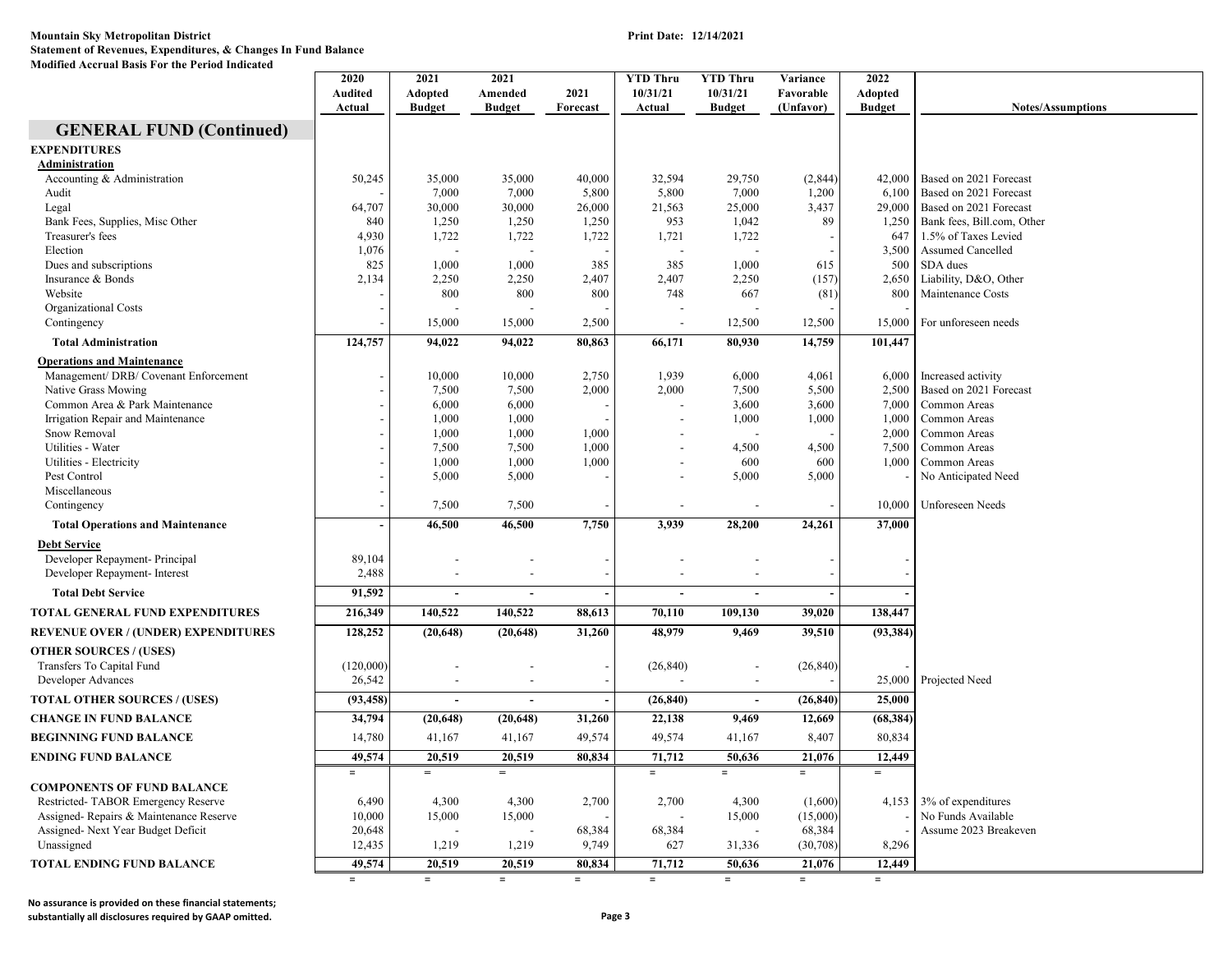| 10/31/21<br>10/31/21<br>Audited<br>Adopted<br>Amended<br>2021<br>Favorable<br>Adopted<br><b>Budget</b><br><b>Budget</b><br>Forecast<br>(Unfavor)<br><b>Budget</b><br><b>Notes/Assumptions</b><br>Actual<br>Actual<br><b>Budget</b><br><b>DEBT SERVICE FUND-BONDS</b><br><b>REVENUE</b><br>Property Taxes- Non O&G Property<br>1,833<br>1,833<br>1,833<br>1,833<br>25,829   Non O&G AV * Mill Levy / 1,000<br>1,833<br>(0)<br>9,702 4.5% of Total DS Taxes<br>Specific Ownership Taxes- All Property<br>25,824<br>25,824<br>25,824<br>21,664<br>19,368<br>2,296<br><b>System Development Fees</b><br>225,000<br>190,000<br>225,000<br>$635,000$   120 lots (full buildout)<br>175,000<br>225,000<br>190,000<br>(35,000)<br>Interest Income<br>2,403<br>231<br>1,042<br>Budget High to Allow For Contingency<br>1,250<br>1,250<br>250<br>(810)<br>10,300<br>177,403<br>253,907<br>247,243<br>(33,515)<br><b>TOTAL REVENUE</b><br>253,907<br>217,907<br>213,728<br>680,831<br><b>EXPENDITURES</b><br>27<br>27<br>27<br>27<br>27<br>$\overline{0}$<br>1.5% of Taxes Levied<br>Treasurers Fees- Non O&G Property<br>387<br>151<br>220<br>220<br>75<br>52<br>183<br>131<br>Based on 2021 Forecast<br>Bank/Trustee - Monthly Fee<br>75<br>Interest- Series 2020A<br>157,000<br>196,250<br>196,250<br>98,125<br>196,250 Per Amortization Schedule<br>196,250<br>98,125<br>Principal- Series 2020A<br>Per Amortization Schedule<br>Interest - Series 2020B<br>217,764<br>To Pay off All Accrued Interest<br>Principal- Series 2020B<br>59,000<br>Remaining Available Funds<br>11,799<br>Developer Advance Interest- From Bond Proceeds<br>Developer Advance Principal- From Bond Proceeds<br>158,663<br>Annual Paying Agent / Trustee Fees<br>6,000<br>6,000<br>7,000<br>7,000<br>6,000<br>(1,000)<br>6,000<br>Prelim Estimate<br><b>Bond Issuance Costs</b><br>325,744<br>Contingency<br>50,000<br>50,000<br>10,000<br>Unforeseen Needs/ Additional Revenues<br>653,357<br>252,497<br>252,497<br>104,336<br>(869)<br>489,477<br><b>TOTAL EXPENDITURES</b><br>203,352<br>105,205<br>108,523<br>142,907<br>191,354<br><b>REVENUE OVER / (UNDER) EXPENDITURES</b><br>(475, 953)<br>1,410<br>1,410<br>14,555<br>(34, 384)<br><b>OTHER SOURCES / (USES)</b><br>(4,017,040)<br>Transfers (to) / from Capital Fund<br><b>Bond Proceeds</b><br>4,862,000<br><b>Bond Premium</b><br>131,174<br>$\overline{\phantom{a}}$<br>Developer Advance<br>976,133<br><b>TOTAL OTHER SOURCES / (USES)</b><br>$\overline{a}$<br>$\overline{a}$<br>$\overline{a}$<br>$\blacksquare$<br>14,555<br>108,523<br>(34, 384)<br>191,354<br><b>CHANGE IN FUND BALANCE</b><br>500,180<br>1,410<br>1,410<br>142,907<br>500,707<br>500,180<br>500,707<br><b>BEGINNING FUND BALANCE</b><br>500,707<br>500,180<br>(527)<br>514,735<br>500,180<br>502,117<br>502,117<br>514,735<br>608,703<br>643,614<br>(34, 911)<br>706,089<br><b>ENDING FUND BALANCE</b><br>$=$<br>$=$<br>$=$<br>$=$<br>$=$<br>$=$<br>$=$<br><b>COMPONENTS OF FUND BALANCE</b><br>314,170<br>313,250<br>313,250<br>Required By Bonds<br>Debt Service Reserve Account<br>313,250<br>313,305<br>313,250<br>55<br>313,250<br>Build to \$392,500<br>Surplus Account<br>188,867<br>188,867<br>201,485<br>134,114<br>(134, 114)<br>392,500<br><b>Bond Payment Account</b><br>283,252<br>196,250<br>87,002<br>339<br>11,010<br>$\overline{a}$<br>$\overline{\phantom{a}}$<br>Restricted for Debt Service<br>175,000<br>12,147<br>12,147<br>$\overline{\phantom{a}}$<br>500,180<br>502,117<br>514,735<br>608,704<br>643,614<br><b>TOTAL FUND BALANCE</b><br>502,117<br>(34,910)<br>706.089<br>$=$<br>$=$<br>$=$<br>$=$<br>$=$<br>$=$<br>$=$<br>$=$ | 2020 | 2021 | 2021 | <b>YTD Thru</b> | <b>YTD Thru</b> | Variance | 2022 |  |
|-------------------------------------------------------------------------------------------------------------------------------------------------------------------------------------------------------------------------------------------------------------------------------------------------------------------------------------------------------------------------------------------------------------------------------------------------------------------------------------------------------------------------------------------------------------------------------------------------------------------------------------------------------------------------------------------------------------------------------------------------------------------------------------------------------------------------------------------------------------------------------------------------------------------------------------------------------------------------------------------------------------------------------------------------------------------------------------------------------------------------------------------------------------------------------------------------------------------------------------------------------------------------------------------------------------------------------------------------------------------------------------------------------------------------------------------------------------------------------------------------------------------------------------------------------------------------------------------------------------------------------------------------------------------------------------------------------------------------------------------------------------------------------------------------------------------------------------------------------------------------------------------------------------------------------------------------------------------------------------------------------------------------------------------------------------------------------------------------------------------------------------------------------------------------------------------------------------------------------------------------------------------------------------------------------------------------------------------------------------------------------------------------------------------------------------------------------------------------------------------------------------------------------------------------------------------------------------------------------------------------------------------------------------------------------------------------------------------------------------------------------------------------------------------------------------------------------------------------------------------------------------------------------------------------------------------------------------------------------------------------------------------------------------------------------------------------------------------------------------------------------------------------------------------------------------------------------------------------------------------------------------------------------------------------------------------------------------------------------------------------------------------------------------------------------------------------------------------------------------------------------------------------------------------------------------------------------------------------------------------------------------------------------------------|------|------|------|-----------------|-----------------|----------|------|--|
|                                                                                                                                                                                                                                                                                                                                                                                                                                                                                                                                                                                                                                                                                                                                                                                                                                                                                                                                                                                                                                                                                                                                                                                                                                                                                                                                                                                                                                                                                                                                                                                                                                                                                                                                                                                                                                                                                                                                                                                                                                                                                                                                                                                                                                                                                                                                                                                                                                                                                                                                                                                                                                                                                                                                                                                                                                                                                                                                                                                                                                                                                                                                                                                                                                                                                                                                                                                                                                                                                                                                                                                                                                                                   |      |      |      |                 |                 |          |      |  |
|                                                                                                                                                                                                                                                                                                                                                                                                                                                                                                                                                                                                                                                                                                                                                                                                                                                                                                                                                                                                                                                                                                                                                                                                                                                                                                                                                                                                                                                                                                                                                                                                                                                                                                                                                                                                                                                                                                                                                                                                                                                                                                                                                                                                                                                                                                                                                                                                                                                                                                                                                                                                                                                                                                                                                                                                                                                                                                                                                                                                                                                                                                                                                                                                                                                                                                                                                                                                                                                                                                                                                                                                                                                                   |      |      |      |                 |                 |          |      |  |
|                                                                                                                                                                                                                                                                                                                                                                                                                                                                                                                                                                                                                                                                                                                                                                                                                                                                                                                                                                                                                                                                                                                                                                                                                                                                                                                                                                                                                                                                                                                                                                                                                                                                                                                                                                                                                                                                                                                                                                                                                                                                                                                                                                                                                                                                                                                                                                                                                                                                                                                                                                                                                                                                                                                                                                                                                                                                                                                                                                                                                                                                                                                                                                                                                                                                                                                                                                                                                                                                                                                                                                                                                                                                   |      |      |      |                 |                 |          |      |  |
|                                                                                                                                                                                                                                                                                                                                                                                                                                                                                                                                                                                                                                                                                                                                                                                                                                                                                                                                                                                                                                                                                                                                                                                                                                                                                                                                                                                                                                                                                                                                                                                                                                                                                                                                                                                                                                                                                                                                                                                                                                                                                                                                                                                                                                                                                                                                                                                                                                                                                                                                                                                                                                                                                                                                                                                                                                                                                                                                                                                                                                                                                                                                                                                                                                                                                                                                                                                                                                                                                                                                                                                                                                                                   |      |      |      |                 |                 |          |      |  |
|                                                                                                                                                                                                                                                                                                                                                                                                                                                                                                                                                                                                                                                                                                                                                                                                                                                                                                                                                                                                                                                                                                                                                                                                                                                                                                                                                                                                                                                                                                                                                                                                                                                                                                                                                                                                                                                                                                                                                                                                                                                                                                                                                                                                                                                                                                                                                                                                                                                                                                                                                                                                                                                                                                                                                                                                                                                                                                                                                                                                                                                                                                                                                                                                                                                                                                                                                                                                                                                                                                                                                                                                                                                                   |      |      |      |                 |                 |          |      |  |
|                                                                                                                                                                                                                                                                                                                                                                                                                                                                                                                                                                                                                                                                                                                                                                                                                                                                                                                                                                                                                                                                                                                                                                                                                                                                                                                                                                                                                                                                                                                                                                                                                                                                                                                                                                                                                                                                                                                                                                                                                                                                                                                                                                                                                                                                                                                                                                                                                                                                                                                                                                                                                                                                                                                                                                                                                                                                                                                                                                                                                                                                                                                                                                                                                                                                                                                                                                                                                                                                                                                                                                                                                                                                   |      |      |      |                 |                 |          |      |  |
|                                                                                                                                                                                                                                                                                                                                                                                                                                                                                                                                                                                                                                                                                                                                                                                                                                                                                                                                                                                                                                                                                                                                                                                                                                                                                                                                                                                                                                                                                                                                                                                                                                                                                                                                                                                                                                                                                                                                                                                                                                                                                                                                                                                                                                                                                                                                                                                                                                                                                                                                                                                                                                                                                                                                                                                                                                                                                                                                                                                                                                                                                                                                                                                                                                                                                                                                                                                                                                                                                                                                                                                                                                                                   |      |      |      |                 |                 |          |      |  |
|                                                                                                                                                                                                                                                                                                                                                                                                                                                                                                                                                                                                                                                                                                                                                                                                                                                                                                                                                                                                                                                                                                                                                                                                                                                                                                                                                                                                                                                                                                                                                                                                                                                                                                                                                                                                                                                                                                                                                                                                                                                                                                                                                                                                                                                                                                                                                                                                                                                                                                                                                                                                                                                                                                                                                                                                                                                                                                                                                                                                                                                                                                                                                                                                                                                                                                                                                                                                                                                                                                                                                                                                                                                                   |      |      |      |                 |                 |          |      |  |
|                                                                                                                                                                                                                                                                                                                                                                                                                                                                                                                                                                                                                                                                                                                                                                                                                                                                                                                                                                                                                                                                                                                                                                                                                                                                                                                                                                                                                                                                                                                                                                                                                                                                                                                                                                                                                                                                                                                                                                                                                                                                                                                                                                                                                                                                                                                                                                                                                                                                                                                                                                                                                                                                                                                                                                                                                                                                                                                                                                                                                                                                                                                                                                                                                                                                                                                                                                                                                                                                                                                                                                                                                                                                   |      |      |      |                 |                 |          |      |  |
|                                                                                                                                                                                                                                                                                                                                                                                                                                                                                                                                                                                                                                                                                                                                                                                                                                                                                                                                                                                                                                                                                                                                                                                                                                                                                                                                                                                                                                                                                                                                                                                                                                                                                                                                                                                                                                                                                                                                                                                                                                                                                                                                                                                                                                                                                                                                                                                                                                                                                                                                                                                                                                                                                                                                                                                                                                                                                                                                                                                                                                                                                                                                                                                                                                                                                                                                                                                                                                                                                                                                                                                                                                                                   |      |      |      |                 |                 |          |      |  |
|                                                                                                                                                                                                                                                                                                                                                                                                                                                                                                                                                                                                                                                                                                                                                                                                                                                                                                                                                                                                                                                                                                                                                                                                                                                                                                                                                                                                                                                                                                                                                                                                                                                                                                                                                                                                                                                                                                                                                                                                                                                                                                                                                                                                                                                                                                                                                                                                                                                                                                                                                                                                                                                                                                                                                                                                                                                                                                                                                                                                                                                                                                                                                                                                                                                                                                                                                                                                                                                                                                                                                                                                                                                                   |      |      |      |                 |                 |          |      |  |
|                                                                                                                                                                                                                                                                                                                                                                                                                                                                                                                                                                                                                                                                                                                                                                                                                                                                                                                                                                                                                                                                                                                                                                                                                                                                                                                                                                                                                                                                                                                                                                                                                                                                                                                                                                                                                                                                                                                                                                                                                                                                                                                                                                                                                                                                                                                                                                                                                                                                                                                                                                                                                                                                                                                                                                                                                                                                                                                                                                                                                                                                                                                                                                                                                                                                                                                                                                                                                                                                                                                                                                                                                                                                   |      |      |      |                 |                 |          |      |  |
|                                                                                                                                                                                                                                                                                                                                                                                                                                                                                                                                                                                                                                                                                                                                                                                                                                                                                                                                                                                                                                                                                                                                                                                                                                                                                                                                                                                                                                                                                                                                                                                                                                                                                                                                                                                                                                                                                                                                                                                                                                                                                                                                                                                                                                                                                                                                                                                                                                                                                                                                                                                                                                                                                                                                                                                                                                                                                                                                                                                                                                                                                                                                                                                                                                                                                                                                                                                                                                                                                                                                                                                                                                                                   |      |      |      |                 |                 |          |      |  |
|                                                                                                                                                                                                                                                                                                                                                                                                                                                                                                                                                                                                                                                                                                                                                                                                                                                                                                                                                                                                                                                                                                                                                                                                                                                                                                                                                                                                                                                                                                                                                                                                                                                                                                                                                                                                                                                                                                                                                                                                                                                                                                                                                                                                                                                                                                                                                                                                                                                                                                                                                                                                                                                                                                                                                                                                                                                                                                                                                                                                                                                                                                                                                                                                                                                                                                                                                                                                                                                                                                                                                                                                                                                                   |      |      |      |                 |                 |          |      |  |
|                                                                                                                                                                                                                                                                                                                                                                                                                                                                                                                                                                                                                                                                                                                                                                                                                                                                                                                                                                                                                                                                                                                                                                                                                                                                                                                                                                                                                                                                                                                                                                                                                                                                                                                                                                                                                                                                                                                                                                                                                                                                                                                                                                                                                                                                                                                                                                                                                                                                                                                                                                                                                                                                                                                                                                                                                                                                                                                                                                                                                                                                                                                                                                                                                                                                                                                                                                                                                                                                                                                                                                                                                                                                   |      |      |      |                 |                 |          |      |  |
|                                                                                                                                                                                                                                                                                                                                                                                                                                                                                                                                                                                                                                                                                                                                                                                                                                                                                                                                                                                                                                                                                                                                                                                                                                                                                                                                                                                                                                                                                                                                                                                                                                                                                                                                                                                                                                                                                                                                                                                                                                                                                                                                                                                                                                                                                                                                                                                                                                                                                                                                                                                                                                                                                                                                                                                                                                                                                                                                                                                                                                                                                                                                                                                                                                                                                                                                                                                                                                                                                                                                                                                                                                                                   |      |      |      |                 |                 |          |      |  |
|                                                                                                                                                                                                                                                                                                                                                                                                                                                                                                                                                                                                                                                                                                                                                                                                                                                                                                                                                                                                                                                                                                                                                                                                                                                                                                                                                                                                                                                                                                                                                                                                                                                                                                                                                                                                                                                                                                                                                                                                                                                                                                                                                                                                                                                                                                                                                                                                                                                                                                                                                                                                                                                                                                                                                                                                                                                                                                                                                                                                                                                                                                                                                                                                                                                                                                                                                                                                                                                                                                                                                                                                                                                                   |      |      |      |                 |                 |          |      |  |
|                                                                                                                                                                                                                                                                                                                                                                                                                                                                                                                                                                                                                                                                                                                                                                                                                                                                                                                                                                                                                                                                                                                                                                                                                                                                                                                                                                                                                                                                                                                                                                                                                                                                                                                                                                                                                                                                                                                                                                                                                                                                                                                                                                                                                                                                                                                                                                                                                                                                                                                                                                                                                                                                                                                                                                                                                                                                                                                                                                                                                                                                                                                                                                                                                                                                                                                                                                                                                                                                                                                                                                                                                                                                   |      |      |      |                 |                 |          |      |  |
|                                                                                                                                                                                                                                                                                                                                                                                                                                                                                                                                                                                                                                                                                                                                                                                                                                                                                                                                                                                                                                                                                                                                                                                                                                                                                                                                                                                                                                                                                                                                                                                                                                                                                                                                                                                                                                                                                                                                                                                                                                                                                                                                                                                                                                                                                                                                                                                                                                                                                                                                                                                                                                                                                                                                                                                                                                                                                                                                                                                                                                                                                                                                                                                                                                                                                                                                                                                                                                                                                                                                                                                                                                                                   |      |      |      |                 |                 |          |      |  |
|                                                                                                                                                                                                                                                                                                                                                                                                                                                                                                                                                                                                                                                                                                                                                                                                                                                                                                                                                                                                                                                                                                                                                                                                                                                                                                                                                                                                                                                                                                                                                                                                                                                                                                                                                                                                                                                                                                                                                                                                                                                                                                                                                                                                                                                                                                                                                                                                                                                                                                                                                                                                                                                                                                                                                                                                                                                                                                                                                                                                                                                                                                                                                                                                                                                                                                                                                                                                                                                                                                                                                                                                                                                                   |      |      |      |                 |                 |          |      |  |
|                                                                                                                                                                                                                                                                                                                                                                                                                                                                                                                                                                                                                                                                                                                                                                                                                                                                                                                                                                                                                                                                                                                                                                                                                                                                                                                                                                                                                                                                                                                                                                                                                                                                                                                                                                                                                                                                                                                                                                                                                                                                                                                                                                                                                                                                                                                                                                                                                                                                                                                                                                                                                                                                                                                                                                                                                                                                                                                                                                                                                                                                                                                                                                                                                                                                                                                                                                                                                                                                                                                                                                                                                                                                   |      |      |      |                 |                 |          |      |  |
|                                                                                                                                                                                                                                                                                                                                                                                                                                                                                                                                                                                                                                                                                                                                                                                                                                                                                                                                                                                                                                                                                                                                                                                                                                                                                                                                                                                                                                                                                                                                                                                                                                                                                                                                                                                                                                                                                                                                                                                                                                                                                                                                                                                                                                                                                                                                                                                                                                                                                                                                                                                                                                                                                                                                                                                                                                                                                                                                                                                                                                                                                                                                                                                                                                                                                                                                                                                                                                                                                                                                                                                                                                                                   |      |      |      |                 |                 |          |      |  |
|                                                                                                                                                                                                                                                                                                                                                                                                                                                                                                                                                                                                                                                                                                                                                                                                                                                                                                                                                                                                                                                                                                                                                                                                                                                                                                                                                                                                                                                                                                                                                                                                                                                                                                                                                                                                                                                                                                                                                                                                                                                                                                                                                                                                                                                                                                                                                                                                                                                                                                                                                                                                                                                                                                                                                                                                                                                                                                                                                                                                                                                                                                                                                                                                                                                                                                                                                                                                                                                                                                                                                                                                                                                                   |      |      |      |                 |                 |          |      |  |
|                                                                                                                                                                                                                                                                                                                                                                                                                                                                                                                                                                                                                                                                                                                                                                                                                                                                                                                                                                                                                                                                                                                                                                                                                                                                                                                                                                                                                                                                                                                                                                                                                                                                                                                                                                                                                                                                                                                                                                                                                                                                                                                                                                                                                                                                                                                                                                                                                                                                                                                                                                                                                                                                                                                                                                                                                                                                                                                                                                                                                                                                                                                                                                                                                                                                                                                                                                                                                                                                                                                                                                                                                                                                   |      |      |      |                 |                 |          |      |  |
|                                                                                                                                                                                                                                                                                                                                                                                                                                                                                                                                                                                                                                                                                                                                                                                                                                                                                                                                                                                                                                                                                                                                                                                                                                                                                                                                                                                                                                                                                                                                                                                                                                                                                                                                                                                                                                                                                                                                                                                                                                                                                                                                                                                                                                                                                                                                                                                                                                                                                                                                                                                                                                                                                                                                                                                                                                                                                                                                                                                                                                                                                                                                                                                                                                                                                                                                                                                                                                                                                                                                                                                                                                                                   |      |      |      |                 |                 |          |      |  |
|                                                                                                                                                                                                                                                                                                                                                                                                                                                                                                                                                                                                                                                                                                                                                                                                                                                                                                                                                                                                                                                                                                                                                                                                                                                                                                                                                                                                                                                                                                                                                                                                                                                                                                                                                                                                                                                                                                                                                                                                                                                                                                                                                                                                                                                                                                                                                                                                                                                                                                                                                                                                                                                                                                                                                                                                                                                                                                                                                                                                                                                                                                                                                                                                                                                                                                                                                                                                                                                                                                                                                                                                                                                                   |      |      |      |                 |                 |          |      |  |
|                                                                                                                                                                                                                                                                                                                                                                                                                                                                                                                                                                                                                                                                                                                                                                                                                                                                                                                                                                                                                                                                                                                                                                                                                                                                                                                                                                                                                                                                                                                                                                                                                                                                                                                                                                                                                                                                                                                                                                                                                                                                                                                                                                                                                                                                                                                                                                                                                                                                                                                                                                                                                                                                                                                                                                                                                                                                                                                                                                                                                                                                                                                                                                                                                                                                                                                                                                                                                                                                                                                                                                                                                                                                   |      |      |      |                 |                 |          |      |  |
|                                                                                                                                                                                                                                                                                                                                                                                                                                                                                                                                                                                                                                                                                                                                                                                                                                                                                                                                                                                                                                                                                                                                                                                                                                                                                                                                                                                                                                                                                                                                                                                                                                                                                                                                                                                                                                                                                                                                                                                                                                                                                                                                                                                                                                                                                                                                                                                                                                                                                                                                                                                                                                                                                                                                                                                                                                                                                                                                                                                                                                                                                                                                                                                                                                                                                                                                                                                                                                                                                                                                                                                                                                                                   |      |      |      |                 |                 |          |      |  |
|                                                                                                                                                                                                                                                                                                                                                                                                                                                                                                                                                                                                                                                                                                                                                                                                                                                                                                                                                                                                                                                                                                                                                                                                                                                                                                                                                                                                                                                                                                                                                                                                                                                                                                                                                                                                                                                                                                                                                                                                                                                                                                                                                                                                                                                                                                                                                                                                                                                                                                                                                                                                                                                                                                                                                                                                                                                                                                                                                                                                                                                                                                                                                                                                                                                                                                                                                                                                                                                                                                                                                                                                                                                                   |      |      |      |                 |                 |          |      |  |
|                                                                                                                                                                                                                                                                                                                                                                                                                                                                                                                                                                                                                                                                                                                                                                                                                                                                                                                                                                                                                                                                                                                                                                                                                                                                                                                                                                                                                                                                                                                                                                                                                                                                                                                                                                                                                                                                                                                                                                                                                                                                                                                                                                                                                                                                                                                                                                                                                                                                                                                                                                                                                                                                                                                                                                                                                                                                                                                                                                                                                                                                                                                                                                                                                                                                                                                                                                                                                                                                                                                                                                                                                                                                   |      |      |      |                 |                 |          |      |  |
|                                                                                                                                                                                                                                                                                                                                                                                                                                                                                                                                                                                                                                                                                                                                                                                                                                                                                                                                                                                                                                                                                                                                                                                                                                                                                                                                                                                                                                                                                                                                                                                                                                                                                                                                                                                                                                                                                                                                                                                                                                                                                                                                                                                                                                                                                                                                                                                                                                                                                                                                                                                                                                                                                                                                                                                                                                                                                                                                                                                                                                                                                                                                                                                                                                                                                                                                                                                                                                                                                                                                                                                                                                                                   |      |      |      |                 |                 |          |      |  |
|                                                                                                                                                                                                                                                                                                                                                                                                                                                                                                                                                                                                                                                                                                                                                                                                                                                                                                                                                                                                                                                                                                                                                                                                                                                                                                                                                                                                                                                                                                                                                                                                                                                                                                                                                                                                                                                                                                                                                                                                                                                                                                                                                                                                                                                                                                                                                                                                                                                                                                                                                                                                                                                                                                                                                                                                                                                                                                                                                                                                                                                                                                                                                                                                                                                                                                                                                                                                                                                                                                                                                                                                                                                                   |      |      |      |                 |                 |          |      |  |
|                                                                                                                                                                                                                                                                                                                                                                                                                                                                                                                                                                                                                                                                                                                                                                                                                                                                                                                                                                                                                                                                                                                                                                                                                                                                                                                                                                                                                                                                                                                                                                                                                                                                                                                                                                                                                                                                                                                                                                                                                                                                                                                                                                                                                                                                                                                                                                                                                                                                                                                                                                                                                                                                                                                                                                                                                                                                                                                                                                                                                                                                                                                                                                                                                                                                                                                                                                                                                                                                                                                                                                                                                                                                   |      |      |      |                 |                 |          |      |  |
|                                                                                                                                                                                                                                                                                                                                                                                                                                                                                                                                                                                                                                                                                                                                                                                                                                                                                                                                                                                                                                                                                                                                                                                                                                                                                                                                                                                                                                                                                                                                                                                                                                                                                                                                                                                                                                                                                                                                                                                                                                                                                                                                                                                                                                                                                                                                                                                                                                                                                                                                                                                                                                                                                                                                                                                                                                                                                                                                                                                                                                                                                                                                                                                                                                                                                                                                                                                                                                                                                                                                                                                                                                                                   |      |      |      |                 |                 |          |      |  |
|                                                                                                                                                                                                                                                                                                                                                                                                                                                                                                                                                                                                                                                                                                                                                                                                                                                                                                                                                                                                                                                                                                                                                                                                                                                                                                                                                                                                                                                                                                                                                                                                                                                                                                                                                                                                                                                                                                                                                                                                                                                                                                                                                                                                                                                                                                                                                                                                                                                                                                                                                                                                                                                                                                                                                                                                                                                                                                                                                                                                                                                                                                                                                                                                                                                                                                                                                                                                                                                                                                                                                                                                                                                                   |      |      |      |                 |                 |          |      |  |
|                                                                                                                                                                                                                                                                                                                                                                                                                                                                                                                                                                                                                                                                                                                                                                                                                                                                                                                                                                                                                                                                                                                                                                                                                                                                                                                                                                                                                                                                                                                                                                                                                                                                                                                                                                                                                                                                                                                                                                                                                                                                                                                                                                                                                                                                                                                                                                                                                                                                                                                                                                                                                                                                                                                                                                                                                                                                                                                                                                                                                                                                                                                                                                                                                                                                                                                                                                                                                                                                                                                                                                                                                                                                   |      |      |      |                 |                 |          |      |  |
|                                                                                                                                                                                                                                                                                                                                                                                                                                                                                                                                                                                                                                                                                                                                                                                                                                                                                                                                                                                                                                                                                                                                                                                                                                                                                                                                                                                                                                                                                                                                                                                                                                                                                                                                                                                                                                                                                                                                                                                                                                                                                                                                                                                                                                                                                                                                                                                                                                                                                                                                                                                                                                                                                                                                                                                                                                                                                                                                                                                                                                                                                                                                                                                                                                                                                                                                                                                                                                                                                                                                                                                                                                                                   |      |      |      |                 |                 |          |      |  |
|                                                                                                                                                                                                                                                                                                                                                                                                                                                                                                                                                                                                                                                                                                                                                                                                                                                                                                                                                                                                                                                                                                                                                                                                                                                                                                                                                                                                                                                                                                                                                                                                                                                                                                                                                                                                                                                                                                                                                                                                                                                                                                                                                                                                                                                                                                                                                                                                                                                                                                                                                                                                                                                                                                                                                                                                                                                                                                                                                                                                                                                                                                                                                                                                                                                                                                                                                                                                                                                                                                                                                                                                                                                                   |      |      |      |                 |                 |          |      |  |
|                                                                                                                                                                                                                                                                                                                                                                                                                                                                                                                                                                                                                                                                                                                                                                                                                                                                                                                                                                                                                                                                                                                                                                                                                                                                                                                                                                                                                                                                                                                                                                                                                                                                                                                                                                                                                                                                                                                                                                                                                                                                                                                                                                                                                                                                                                                                                                                                                                                                                                                                                                                                                                                                                                                                                                                                                                                                                                                                                                                                                                                                                                                                                                                                                                                                                                                                                                                                                                                                                                                                                                                                                                                                   |      |      |      |                 |                 |          |      |  |
|                                                                                                                                                                                                                                                                                                                                                                                                                                                                                                                                                                                                                                                                                                                                                                                                                                                                                                                                                                                                                                                                                                                                                                                                                                                                                                                                                                                                                                                                                                                                                                                                                                                                                                                                                                                                                                                                                                                                                                                                                                                                                                                                                                                                                                                                                                                                                                                                                                                                                                                                                                                                                                                                                                                                                                                                                                                                                                                                                                                                                                                                                                                                                                                                                                                                                                                                                                                                                                                                                                                                                                                                                                                                   |      |      |      |                 |                 |          |      |  |
|                                                                                                                                                                                                                                                                                                                                                                                                                                                                                                                                                                                                                                                                                                                                                                                                                                                                                                                                                                                                                                                                                                                                                                                                                                                                                                                                                                                                                                                                                                                                                                                                                                                                                                                                                                                                                                                                                                                                                                                                                                                                                                                                                                                                                                                                                                                                                                                                                                                                                                                                                                                                                                                                                                                                                                                                                                                                                                                                                                                                                                                                                                                                                                                                                                                                                                                                                                                                                                                                                                                                                                                                                                                                   |      |      |      |                 |                 |          |      |  |
|                                                                                                                                                                                                                                                                                                                                                                                                                                                                                                                                                                                                                                                                                                                                                                                                                                                                                                                                                                                                                                                                                                                                                                                                                                                                                                                                                                                                                                                                                                                                                                                                                                                                                                                                                                                                                                                                                                                                                                                                                                                                                                                                                                                                                                                                                                                                                                                                                                                                                                                                                                                                                                                                                                                                                                                                                                                                                                                                                                                                                                                                                                                                                                                                                                                                                                                                                                                                                                                                                                                                                                                                                                                                   |      |      |      |                 |                 |          |      |  |
|                                                                                                                                                                                                                                                                                                                                                                                                                                                                                                                                                                                                                                                                                                                                                                                                                                                                                                                                                                                                                                                                                                                                                                                                                                                                                                                                                                                                                                                                                                                                                                                                                                                                                                                                                                                                                                                                                                                                                                                                                                                                                                                                                                                                                                                                                                                                                                                                                                                                                                                                                                                                                                                                                                                                                                                                                                                                                                                                                                                                                                                                                                                                                                                                                                                                                                                                                                                                                                                                                                                                                                                                                                                                   |      |      |      |                 |                 |          |      |  |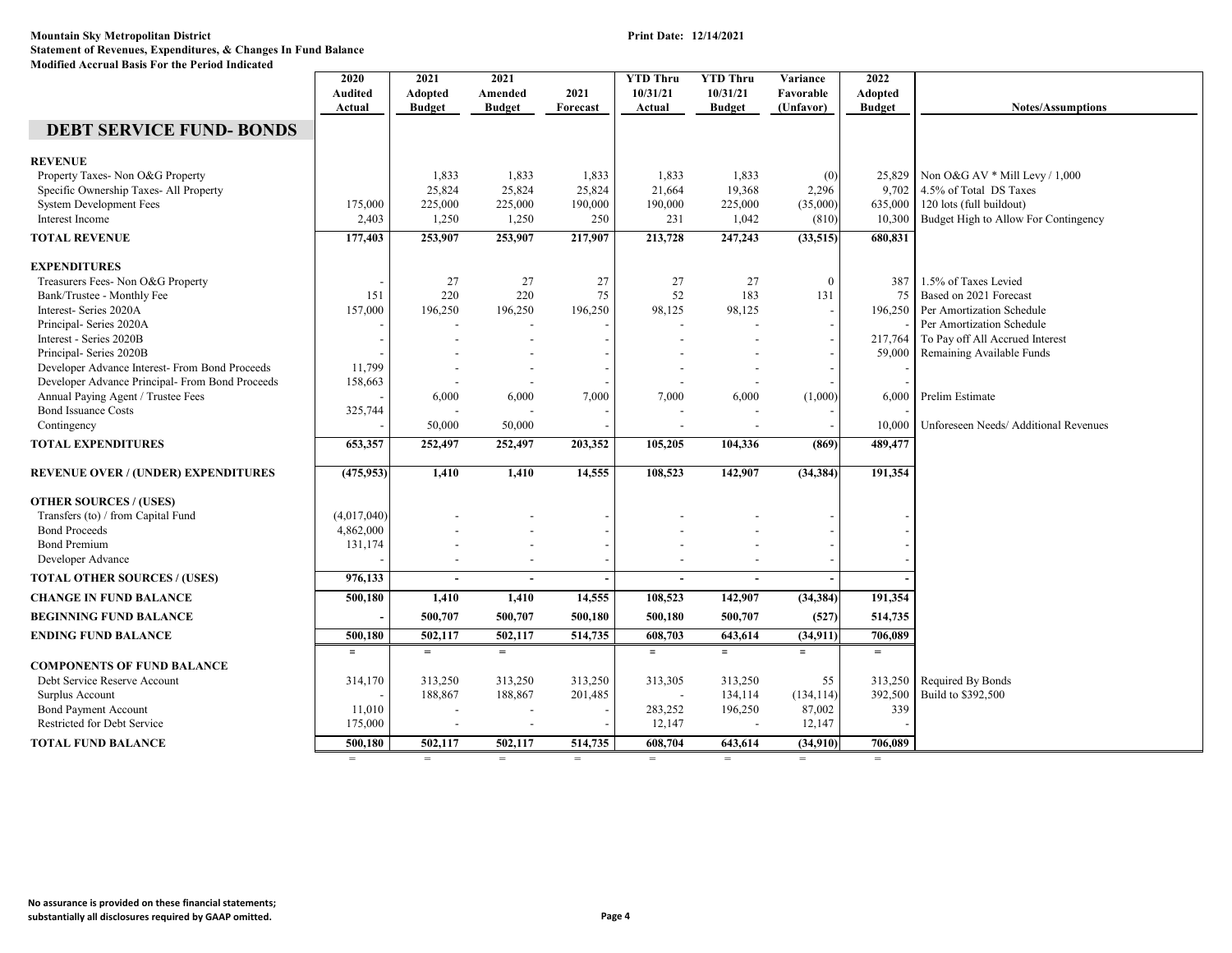|                                                                                       | 2020<br>Audited | 2021<br>Adopted          | 2021<br>Amended | 2021       | <b>YTD Thru</b><br>10/31/21 | <b>YTD Thru</b><br>10/31/21 | Variance<br>Favorable    | 2022<br>Adopted |                                       |
|---------------------------------------------------------------------------------------|-----------------|--------------------------|-----------------|------------|-----------------------------|-----------------------------|--------------------------|-----------------|---------------------------------------|
|                                                                                       | Actual          | <b>Budget</b>            | <b>Budget</b>   | Forecast   | Actual                      | <b>Budget</b>               | (Unfavor)                | <b>Budget</b>   | <b>Notes/Assumptions</b>              |
| <b>DEBT SERVICE FUND- NOTES</b>                                                       |                 |                          |                 |            |                             |                             |                          |                 |                                       |
| <b>REVENUE</b>                                                                        |                 |                          |                 |            |                             |                             |                          |                 |                                       |
| Property Taxes- Oil & Gas                                                             | 1,639,041       | 572,035                  | 572,035         | 572,035    | 571,944                     | 572,035                     | (91)                     | 189,781         | O&G AV $*$ Mill Levy / 1,000          |
| Property Taxes-Other                                                                  | 1,579           |                          |                 |            |                             |                             | $\overline{\phantom{a}}$ |                 | All Pledged to 2020 Bonds             |
| Specific Ownership Taxes (Pledged to bonds)                                           | 77,873          |                          |                 |            |                             |                             |                          |                 | All Pledged to 2020 Bonds             |
| Interest Income                                                                       | 2,884           |                          |                 |            | $\theta$                    |                             | $\Omega$                 |                 |                                       |
| Other Income                                                                          |                 |                          | 5,000           |            |                             |                             |                          | 5,000           | Contingency to avoid budget amendment |
| Cost Recovery- Master Public Improv Agreement                                         |                 |                          |                 |            |                             |                             |                          |                 | None Expected For 2022                |
| <b>TOTAL REVENUE</b>                                                                  | 1,721,376       | 572,035                  | 577,035         | 572,035    | 571,944                     | 572,035                     | (91)                     | 194,781         |                                       |
| <b>EXPENDITURES</b>                                                                   |                 |                          |                 |            |                             |                             |                          |                 |                                       |
| <b>Treasurer's Fees</b>                                                               | 24,653          | 8,581                    | 8.581           | 8,581      | 8,579                       | 8,581                       |                          | 2.847           | 1.5% of Taxes Levied                  |
| Developer Note Interest- From O&G Revenue                                             | 5,541           |                          | 25,937          | 25,937     | 25,837                      | $\overline{\phantom{a}}$    | (25, 837)                | 186,934         | Net Revenues available                |
| Developer Note Principal- From O&G Revenues                                           | 1,520,000       | 563,454                  | 708,700         | 708,700    | 708,700                     | 563,454                     | (145, 246)               |                 |                                       |
| Contingency                                                                           |                 |                          | 5,000           |            |                             |                             |                          | 5,000           | Contingency to avoid budget amendment |
| <b>TOTAL EXPENDITURES</b>                                                             | 1,550,194       | 572,035                  | 748,218         | 743,218    | 743,116                     | 572,035                     | (171, 081)               | 194,781         |                                       |
| <b>REVENUE OVER / (UNDER) EXPENDITURES</b>                                            | 171,183         | $\overline{\phantom{a}}$ | (171, 183)      | (171, 183) | (171, 172)                  | $\overline{\phantom{a}}$    | (171, 172)               |                 |                                       |
| <b>OTHER SOURCES / (USES)</b><br>Transfers (to)/from Other Funds<br>Developer Advance |                 |                          |                 |            |                             |                             |                          |                 |                                       |
|                                                                                       |                 |                          |                 |            |                             |                             |                          |                 |                                       |
| <b>TOTAL OTHER SOURCES / (USES)</b>                                                   |                 | $\overline{\phantom{0}}$ |                 |            | $\overline{\phantom{0}}$    | $\overline{\phantom{a}}$    |                          |                 |                                       |
| <b>CHANGE IN FUND BALANCE</b>                                                         | 171,183         | $\overline{\phantom{a}}$ | (171, 183)      | (171, 183) | (171, 172)                  | $\overline{\phantom{a}}$    | (171, 172)               |                 |                                       |
| <b>BEGINNING FUND BALANCE</b>                                                         |                 | $\overline{\phantom{a}}$ | 171,183         | 171,183    | 171,183                     | $\blacksquare$              | 171,183                  |                 |                                       |
| <b>ENDING FUND BALANCE</b>                                                            | 171,183         |                          |                 |            | 11                          | $\blacksquare$              | 11                       |                 |                                       |
|                                                                                       | $=$             | $=$                      | $=$             |            | $=$                         | $=$                         | $=$                      | $=$             |                                       |